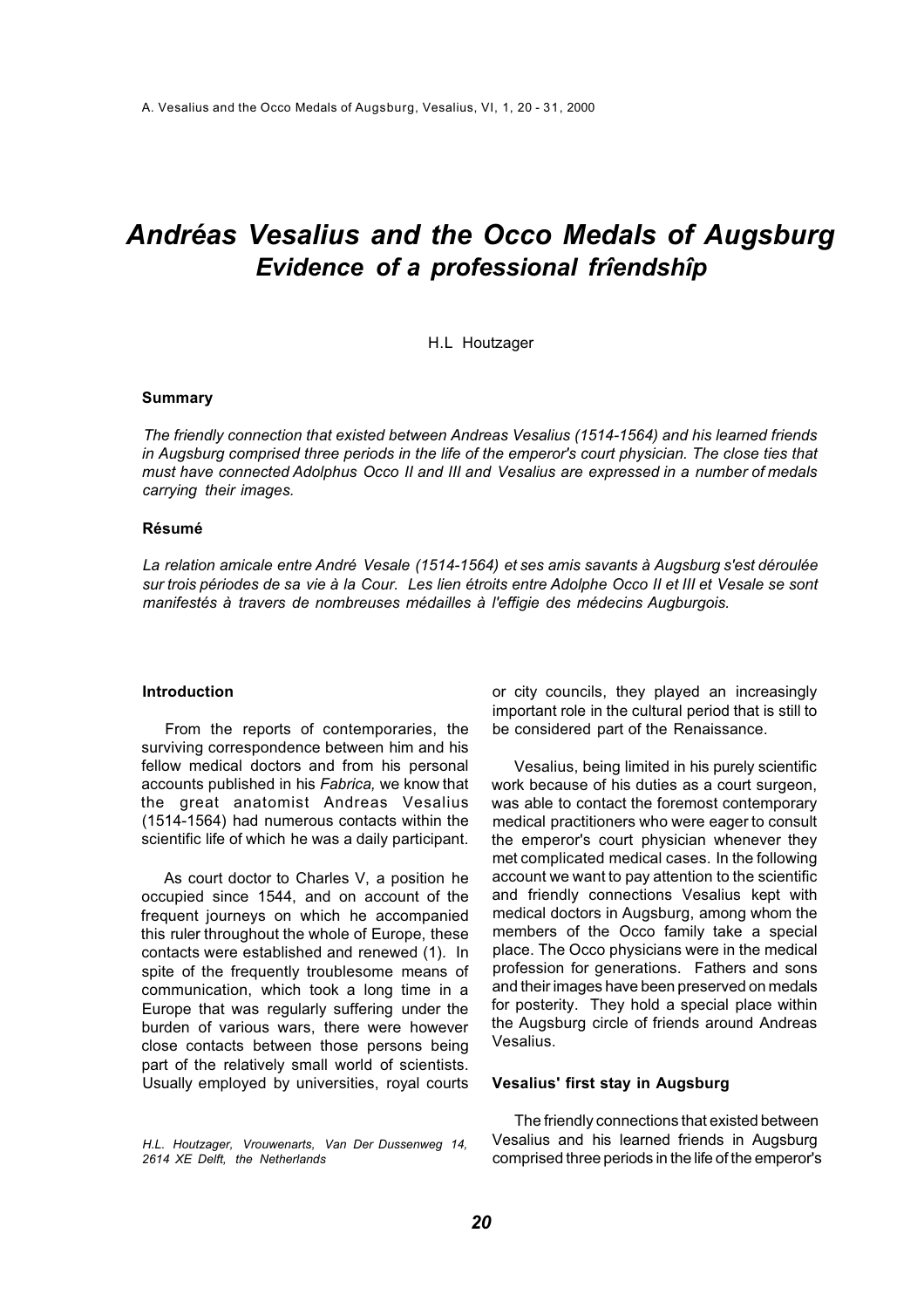

court physician. The first long term stay of Vesalius in Augsburg dates backto the period between July 1547 until August 1548 when the first Reichstag was held (2). During his stay Vesalius attempted to relieve an empyema by means of an operation which however did not lead to the desired result. The patient died as a result of haemorrhage(3). In later years Vesalius dedicated a *consiliumXo* this case (4). There is no doubt that his connections with Herwartwere renewed during this period (5). Wolfgang Peter Herwart was born in Augsburg in 1514 and studied at the university of Padua, when Vesalius stayed there. In 1551 he married the daughter of the Augsburg mayor, Anna Pfister, and in 1553 he became a member of the City Fathers.

In October 1563 the city council decided to establish a commission in order to supervise the apothecaries who had settled themselves in the city. Herwart was also a member of this commission. However, he already suffered from diminishing eyesight at that time : an illness that had already announced itself at an early age. On the third of May 1542 (6), Vesalius had written his first clinical lecture in which he aimed to cure the illness in the form of a letter addressed to Herwart: *«Pro visu partim depravato, partim abolito, D. Andreae Vuesalij consilium, ad Vuolfgangum Heruuart Augustanumscriptum.»* Vesalius' first *consiliumwas* first published in 1572 in printed form in Basel in the *Consultationes Medicae* of J.B. Montanus (7).

\* *fig. 1. Bronze medal of Adolphus Occo I.* 

*A young man is presented as, I believe, about twenty-seven years old, fairly well-balanced in regard to the four qualities of temperament, neither exceeding nor greatly lacking in supply of [animal] spirit. Three serious symptoms disturb the visual faculty and occasionally affect its functions. The sight in one eye has been completely destroyed - not very long ago, however - and weakened in the other. He must look at everything with [one] eye, and he no longer observes perfectly. Furthermore, since his vision has been troubled he is also bothered in the other eye because he says that he sees now midges, now bugs, and other things of that sort, which we commonly call vision-blockers and fancied images, and these particularly when he has employed his vision more than usual for writing or reading. In addition to these symptoms in the eyes, there is another kind which consists of the affections of the eyes themselves.* 

*'That eye in which vision has been completely destroyed has lost its natural color and the pupil appears tinted by a suffused glaucous and white color. Therefore I consider that the present ailment is instrumental - residing in the damaged instrument - that is, a thick humor underlies the watery humor, so thickened that it may perhaps deserve to be called a complete suffusion, and I shall say something about this matter later. Furthermore, he says that from an early age he was one of those who had to approach very near to whatever he was going to look at, and then his vision was sufficiently keen but it became weaker with the passage of time (8).*

It was not until that 1547 Vesalius and Herwart met in Augsburg aftertheir stay in Padua. At that time Herwart had already left the afore-mentioned commission several years earlier on account of his physical condition, yet he still had frequent contacts with the Augsburg medical doctors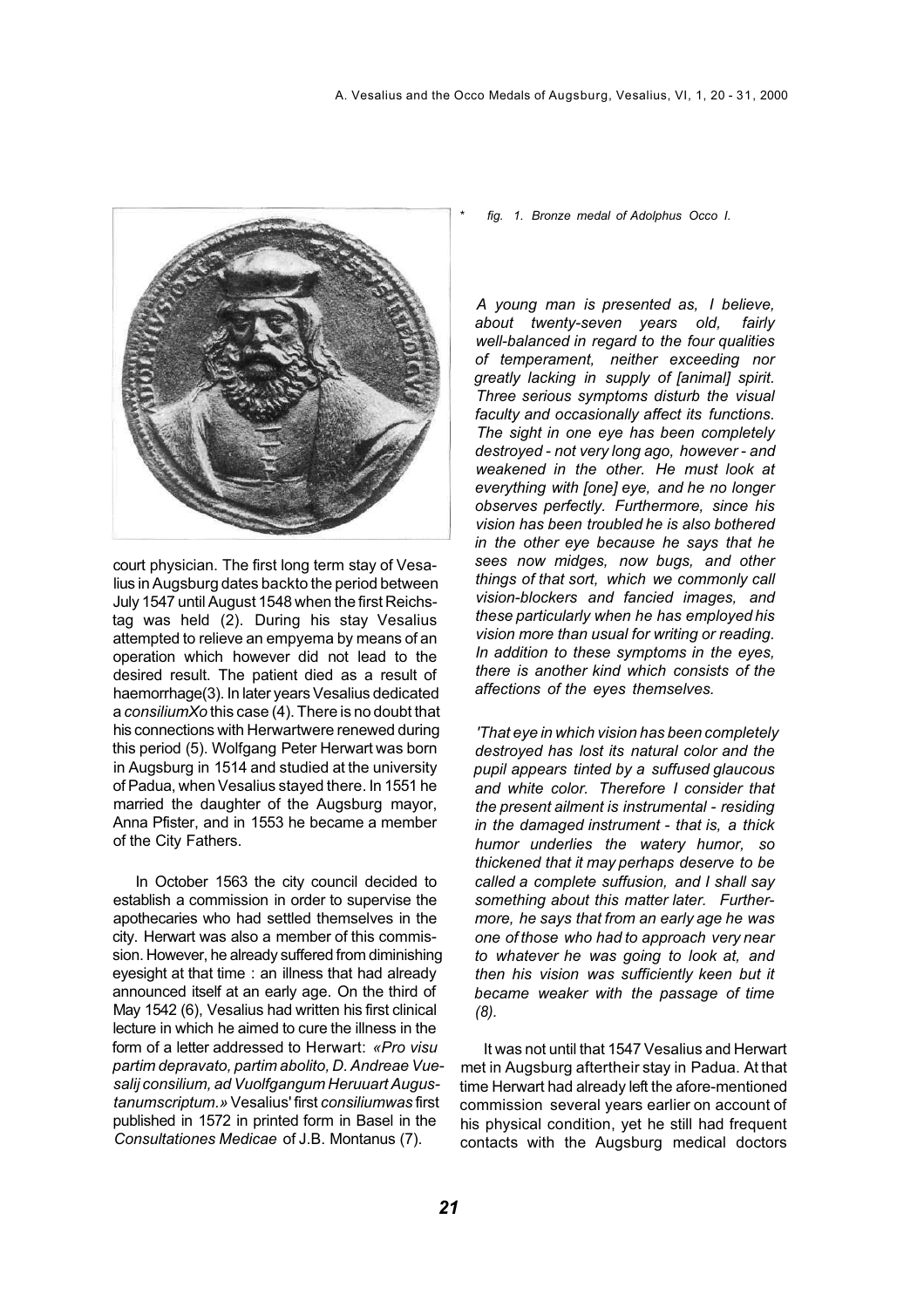*fig. 2. Bronze medal of Adolphus Occo II. (front side)*

such as Gasser, Stenglin and both Occos. Herwart died on either 12th or 22nd May 1585 **(9).**

#### **Vesalius' second stay in Augsburg**

During Vesalius' second Augsburg term, which was to last from July 8th until mid October 1551, the already established contacts he held with the afore-mentioned medical doctors became closer; in the first place the contacts he had with Achilles Pirmin Gasser, who was born on November 3rd, 1505 in Lindau, the son of Ulrich Gasser, the personal doctor of Emperor Maximilian I. After his studies in Wittenberg, where he met Luther and Melanchton in 1522. and Vienna, he went to Montpellier in 1527. In 1528 he became a medical doctor in Avignon and in later years he established himself in Feldkirchen and in Augsburg (10). Gasser published several medical works, including *Curationes et Observationes Medicinae* (11). Yet another Augsburg medical doctor of importance was Lucas Stenglin (1523-1587) who had also studied at Padua and graduated there in 1549. After that he practised medicine in Augsburg where he established the *Collegium Medicum* in 1549. He also held a post in the commission established by the council of Augsburg in 1563 in order to supervise the city's apothecaries (12). In contrast to Ambrosius Jung, who also belonged to this group of physicians, more autobiographical accounts are available about the Occos II and III and their relatives, and we shall return to this subject later. In the second Augsburg term Vesalius was repeatedly asked his opinion in certain medical cases, about which he reports in the second edition of his *Fabrica* in 1555.

As such he reports an autopsy he held on a fifty year old woman suffering from a swelling in the abdomen which at dissection turned out to have been caused by an unexpectedly large ovarian tumor.



*'In Augsburg I, together with several other physicians, found in a female weaver after her death more than sixty Augsburg measures of serous water, in her uterus, which alone weighed three pounds. Nowhere, however, was water present around the intestines, nor was there a loose tumor in the hands or feet, or even in the viscera, nor was there otherwise damage of any other organs. In addition to the size of that uterus, its mouth had remarkably thickened and had attached to the peritoneum on the whole right side. The glands of the right ovary had increased astonishingly as if nine or ten goose eggs, or rather an ostrich egg, were therein, and filled with a single humor not dissimilar from white of egg, but perhaps a little thicker' (13).* 

A second case in which Vesalius' opinion about an autopsy was requested, related to Herr von Imersel, who died as a result of what we nowadays would describe as intra cardiac thrombus on the basis of partial cardiac aneurysm.

*'The heart of a noble and learned man caused us no little astonishment, as in its left ventricle we found almost two pounds of glandular - but darkish - flesh with the heart distended around that fleshy mass like a uterus. ... Before death the man was of a*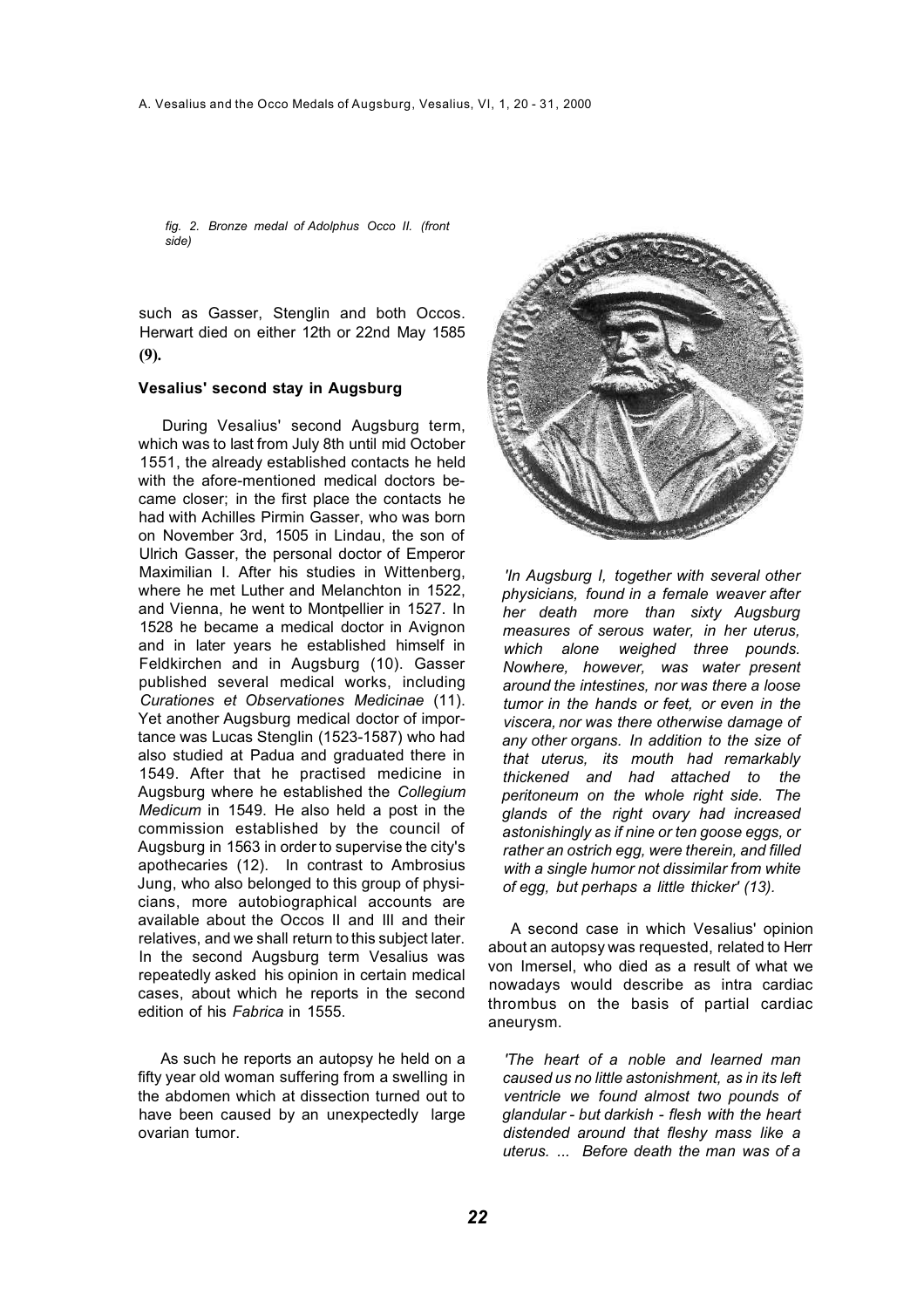\* *fig. 3. Reverse side of the bronze medal of Adolphus Occo II* 

*somewhat melancholy temperament and very wakeful, with a remarkably uneven and varying pulse that clearly displayed the contraction of the artery. For many months before his death - although otherwise he walked about as if in good health - the pulse, or rather the artery, seemed to contract and remain contracted for an interval of three or four pulses or beats, as if it were attempting expulsion. Indeed, in the final weeks of his life, during an interval of nine beats three or only two dilatations of the artery were apparent to the touch. He retained the animal faculty and functions of the animal spirit up to his death, which resulted not so much from the defect of his heart as from gangrene of the left leg, which took its rise from the impeded pulse of the artery as if those pulses, interrupted by the heart's defect, did not properly revive the native heat of the leg; especially since several years earlier that artery extending to the lower leg had been damaged by a gunshot wound. (14).'* 

The last case about which Vesalius was consulted concerns a two year old girl who died two days later and had been suffering from hydrocephalus which had been growing increasingly larger.

*'In Augsburg I observed a little girl of two years whose head had so enlarged in about seven months that I have seen no man's head as large in mass. It was that ailment the ancients called hydrocephalus, the result of the water that is gradually collected and retained in the head. In this girl's case it had not collected between the skull and the exterior membrane girdling it, or the skin where otherwise the books of physicians teach that the water is retained - but in the cavity of the brain itself, and in its right and left ventricles. Their capacity had so increased and the brain itself had so extended that almost nine pounds of water or, incredible as it may seem, three Augsburg measures of wine, were contained. In addition, as the* 



*brain in the vertex of the head was thin like a membrane, or like a body continuous with its thin membrane, so also the skull was wholly membranous and osseous only in the area representing the girl's skull before her head increased abnormally. It was almost as in recently born children where we observe the frontal bone and bones of the vertex to form where they are otherwise cote rm in us, and in many children are seen to be membranous over a notable area. Meanwhile, the cerebellum and the whole base of the brain were normal as also the extensions of the nerves. I found water only in the ventricles of the brain, which were augmented, as I have mentioned, and up to the time of her death the girl had all her senses. However, when I observed her a few days before her death, as often as her head was moved by those attending, and however slightly it was somewhat raised, immediately she was disturbed by a severe cough, with difficulty in breathing, suffusion of blood, flushing of the whole face, and a flowing of tears. The rest of her body was weak, but although lax and infirm there was no paralysis of the limbs nor even any notable appearance of emaciation or serous tumor in the limbs or epilepsy. The liver, when it was examined a little after death, was pale and otherwise somewhat contracted and harder than a normal liver; the spleen appeared very large and soft as if*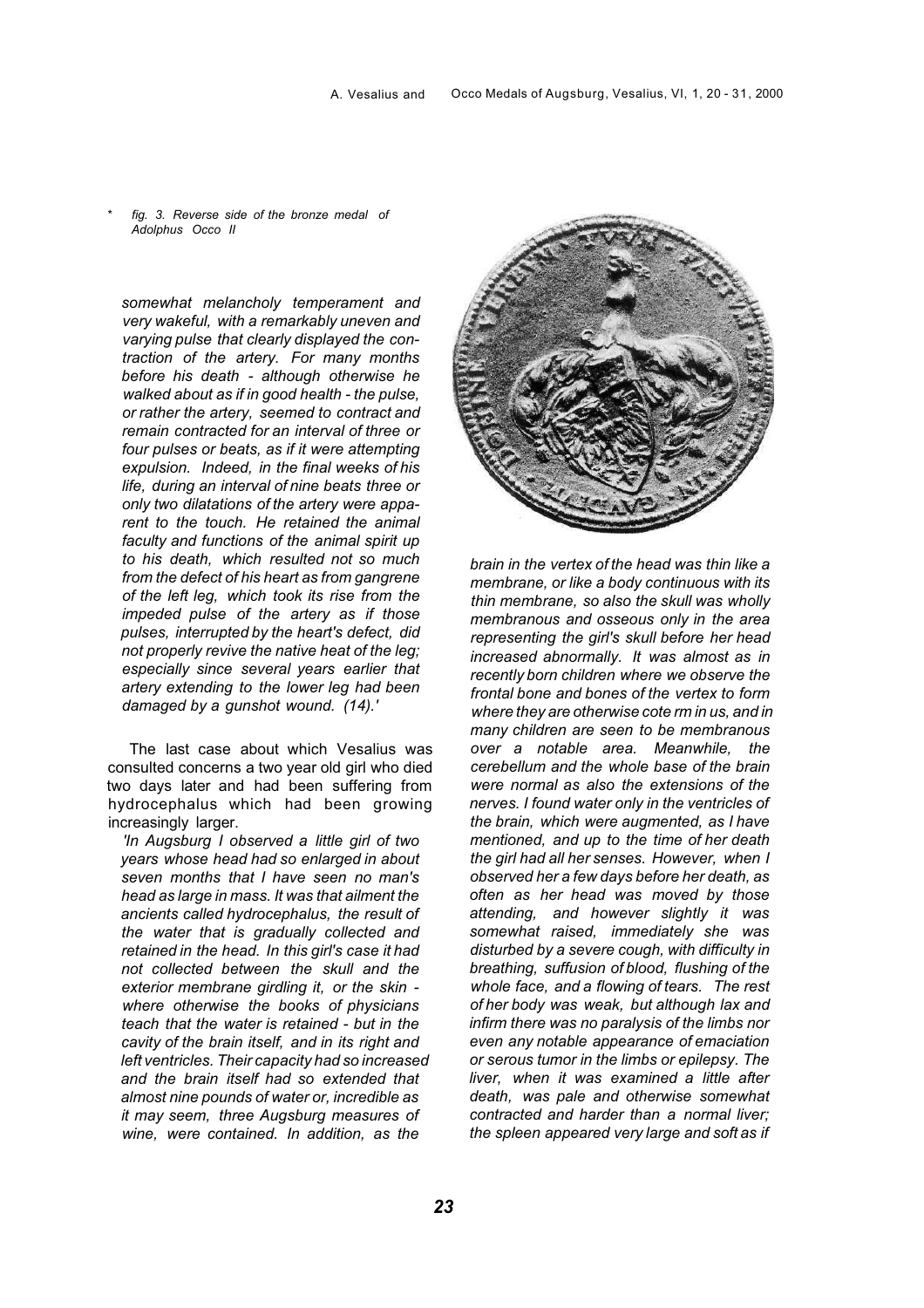

*it hadfunctionedfor some time in place of the liver; so that, together with the physicians present, I marveled at nothing more than that such amount of water had for so long collected in the ventricles of the brain without greater symptoms (15).'* 

Vesalius gives detailed accounts of these cases in the second edition of his *Fabrica* (16).

#### **Vesalius' third stay in Augsburg**

After his departure from Augsburg in October 1551 Vesalius was not forgotten. More than once his personal advice was sought. In 1553 he gave written advice (17) regarding the Augsburg patient Markus Pfister, father-in-law of his friend Wolfgang Peter Herwart (18), who was suffering from a skin disease. In 1555 Vesalius was sent for by Achilles Gasser and Occo III to Augsburg, as Leonard Welser, a member of the well-known bankers' family, was suffering from severe stomach pain (19). On examination, Vesalius found a tumor in the abdomen, on which he based his diagnosis: pulsing *aneurysma aortae.*  Vesalius was the first medical doctor who had a clear image of the structure of an aneurysm and was the first to establish this diagnosis on a living patient (20).

When Welser died in June 1557 post-mortem examinations were made by the Occos,

*fig. 4. The first bronze medal of adolphus Occo III. (front side)* 

Ambrosius Jung and Lucas Stenglin, Vesalius' diagnosis proved to be correct. Gasser sent a written report to Vesalius about this conclusion.

*'When the abdominal cavity had been opened in the usual manner, the natural members appeared to be fairly normal. There was no damage in the stomach and intestines, the liver was intact and very large; likewise the vena cava was of very large size, larger perhaps than had ever been seen by us before in any dissection. It was ruptured where the aneurysm had come in contact with it... No little expansion in the aorta (swelled it) to the size of a palm, (and it) was so affixed to the ribs and vertebrae that it could not be separated intact...'(21)* 

Vesalius probably did not stay long in Augsburg this time as the second edition of the *Fabrica* demanded his full attention. After a long period of preparation this second edition was published in 1555 by Oporinus in Basel.

We have repeatedly come across the names of both Occos so far. For various reasons a more detailed account regarding these medical doctors is required, not only because of the relationship that existed between them, Vesalius and Augsburg, but also in connection with the portrayal of their images on medals that are known to exist.

#### **The Occo family**

We have to go back as far as the fifteenth century in order to trace the origins of this family. The forefather of this ancient Augsburg family of physicians, Adolphus Occo I was born in Osterhuize, Eastern Frisia in 1447. The family name Occo is probably a latinised version of the Frisian first name Ocke (22).

Not much is known about the early years of this Occo (23). From his student years in Italy onwards he kept close contacts with his countryman Rudolphus Agricola (1444-1485).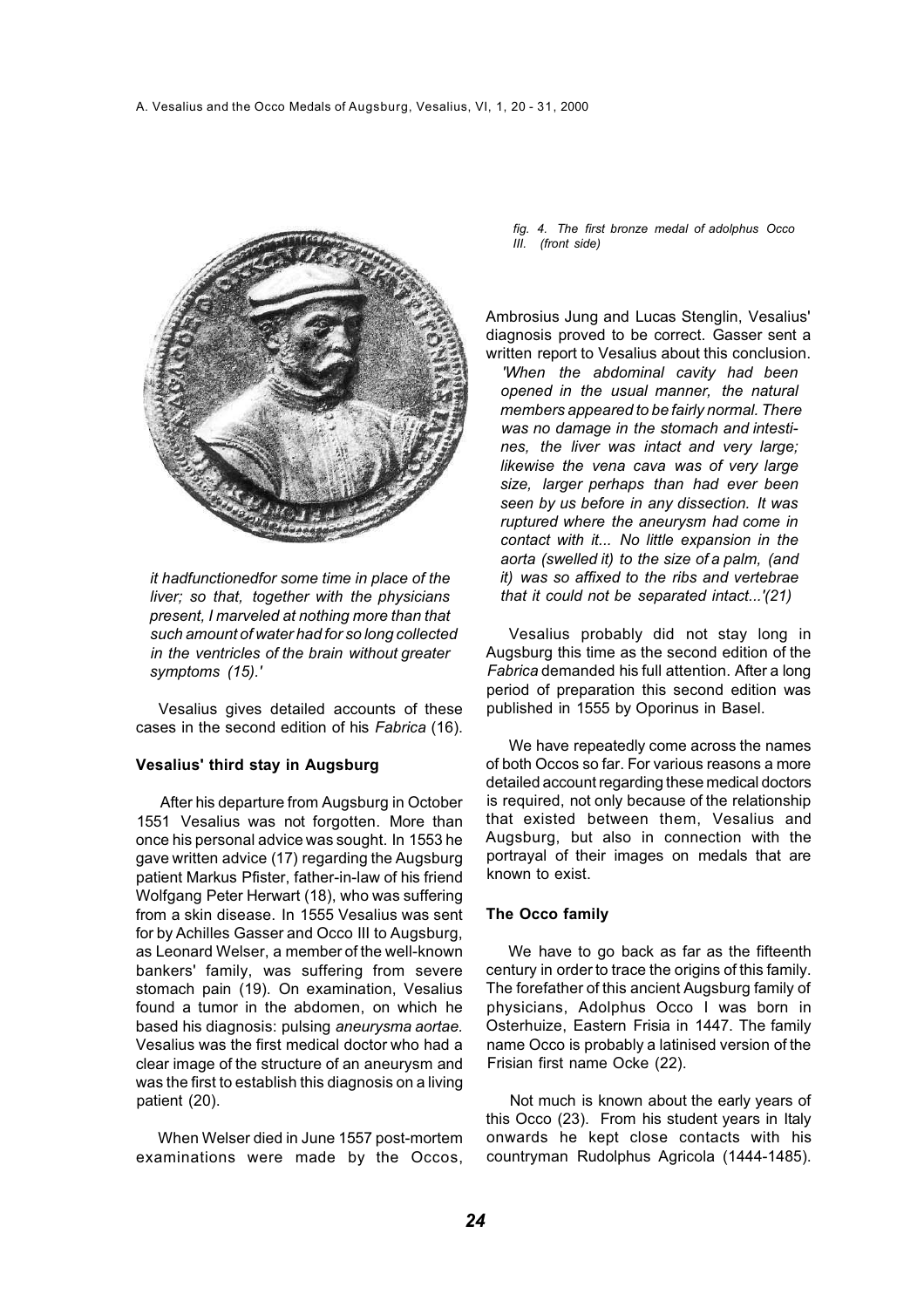

They were together in Ferrara and the latter visited Occo in Augsburg on his way back from Italy in 1479. At his death in 1485 he called upon Occo to lookafter his intellectual heritage (24). It is known that Occo was in 1474 the personal doctor of Johannes von Werdenberg and FrederikvonHohenzollern, bishops at Augsburg. Fourteen years later Occo was personal physician to the court of Duke Phillippus (1476-1485) in Heidelberg and during this period the first contacts were established, amongst others, with the humanist Johannes von Dalberg with the purpose of deciphering and reading Greek texts together (25). After a short period in which he served as personal doctor to Archduke Sigismund of Tirol (1439-1496) in Innsbruck, he finally established himself in 1494 as a medical doctor in Augsburg. In the protocol of the Collegium Medicum of this city we find an overview of the famous medical doctors of

*fig. 5. The skeleton figure from the Fabrics.* 

Augsburg containing the following note: *«A. Occo, Frisius, cum fuisset Medicus lllustrissimi Archiducis Austriae Sigismundi circa annum 1490, tandem circa annum 1494, Augustam venit, in ea vixit magna cum gloria ad annum Christi 1503»* (26).

Occo possessed an extensive library, which he enlarged by copying and annotating Greek manuscripts. Agricola consulted this library as well. Being a true humanist, Occo's knowledge was not limited to medical science but he was an astrology expert as well. From a remark made by the Leipzig professor Martin von Mellerstadt it appears Occo was an authority on the translation of Greek medical terms into Latin (27)

It is said Occo died when he accidentally confused poison with medicines he had prepared for himself. His epitaph in the cloister of the Augsburg Cathedral mentions: *«Me miserum ! Non cautus eram, securus agebam/ Sicque improvisum me fera Parca rapit»* (28) (= I, poor wretch! I was not careful and worked carelessly and thus grim Fate suddenly hauls me away).

With the death of Occo I, the Augsburg branch of the Occo family would have come to an end if it were not for the fact that he had adopted a child, who is known in surviving literature as Adolphus Occo 11 (29). He was born in Brixen in 1494 and adopted and raised by Occo I. This highly intelligent young man was initially introduced to the basics of medical science by his foster father and following this was sent by him to the university of Bologna, where he graduated as doctor of medicine on May 5th, 1519. Four years later he married Helene Weiss in Augsburg, the daughter of one of the most prosperous merchants of this city. For more than fifty years he was to practise medicine in Augsburg and be a part of the intellectual upper ten of this large merchant city. In 1526 he was appointed as the city physician and as such he also was the «director» of the hospital that the merchant family Fugger had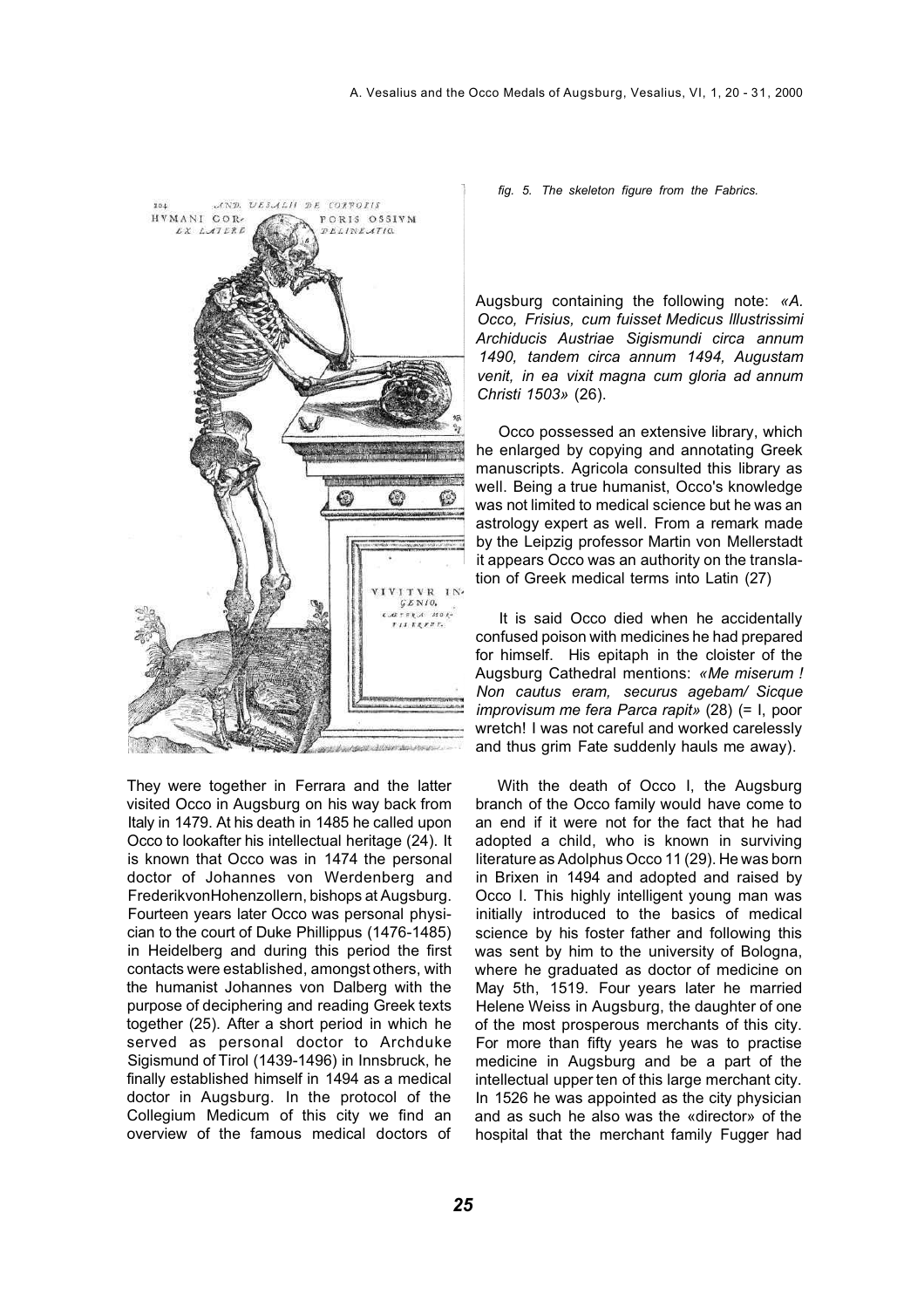

established for the poor and needy people, *«Nosocomaeo; quod miseris et minoris census omnibus illustrissima Fuggerorum pietas erexerat, visitando praefectus».* 

Just as his foster father had done, Occo II took part in the spread and improvement of medical science, not so much by his own scientific work, but rather by supporting learned contemporaries with the translations and publications of classical works. As such he provided a manuscript by Hippocrates to the scholar Janus Cornarius, which proved to be of excellent service to this close friend of Erasmus, according to a statement made by him during the compilation of an Hippocratic publication (30). This publication was awarded by the City Fathers of Augsburg in 1546 with a gift of a hundred silver crowns. Occo and a number of his Augsburg colleagues wrote a book about the bubonic plague which probably was published in 1553.

Except for the contacts Occo II had with Vesalius, he frequently corresponded with learned contemporaries among whom was the famous Swiss Konrad Gessner (1516-1565), medical doctor, philologist and humanist who wrote a *Bibliotheca Universalis* (Zurich, 1545). Gessner recorded all publications by Vesalius on page 45 of this colossal work. He ends this list with the publication of the 1543 edition of *Fabrica,*  \* *fig. 6. Reverse side of the first bronze medal of Adolphus Occo III, taken from the picture in the Fabrica.*

in which he points at the young age at which Vesalius wrote it: *«Scripsit autem Vesalius hos libros natus annos 28'».* 

The Occo name was kept alive after the death of Adolphus II by his only son Adolphus Occo III, born on October 17th, 1524 (31). From 1494 until the death of this last important Occo in the year 1606 this family continuously practised medicine for three generations. Aided by knowledge and capability it surrounded itself with a company of learned contemporaries among whom Vesalius occupied a vital place. Not only as a physician, but also in the field of archaeology, numismatics and philology this youngest descendant of the Occo family made his name (32).

From 1544 until 1549 Occo III studied at the universities of Tubingen, Padua and Ferrara. He concluded his academic career with his degree at Ferrara after which he returned to his place of birth. Here he was appointed as a member of the commission that was to investigate the functioning of the Augsburg apothecaries, mentioned above. A year later Otto III published his most important work which was related to the visitations of the apothecaries : *«The Pharmacopeia Augustana».* 

This pharmacopoeia contained the prescriptions the apothecaries were forced to follow in the preparation of their medicines. By regular visitations of the apothecaries and the publication of these pharmacopoeiae a substantial improvement of medical care in the city was brought about. On the basis of his merits as a medical doctor, Maximilian II decided by decree on November 24th, 1573 that the family crest should be be elaborated by a golden eagle on a blue field. About the various books known to be written by this Occo descendant, his book about coins of the Roman Empire, which appeared in 1579 *'ex officina Plantinana'* (the printing press of Christoffel Plantijn in Antwerp) is especially worth mentioning. The book's title reads :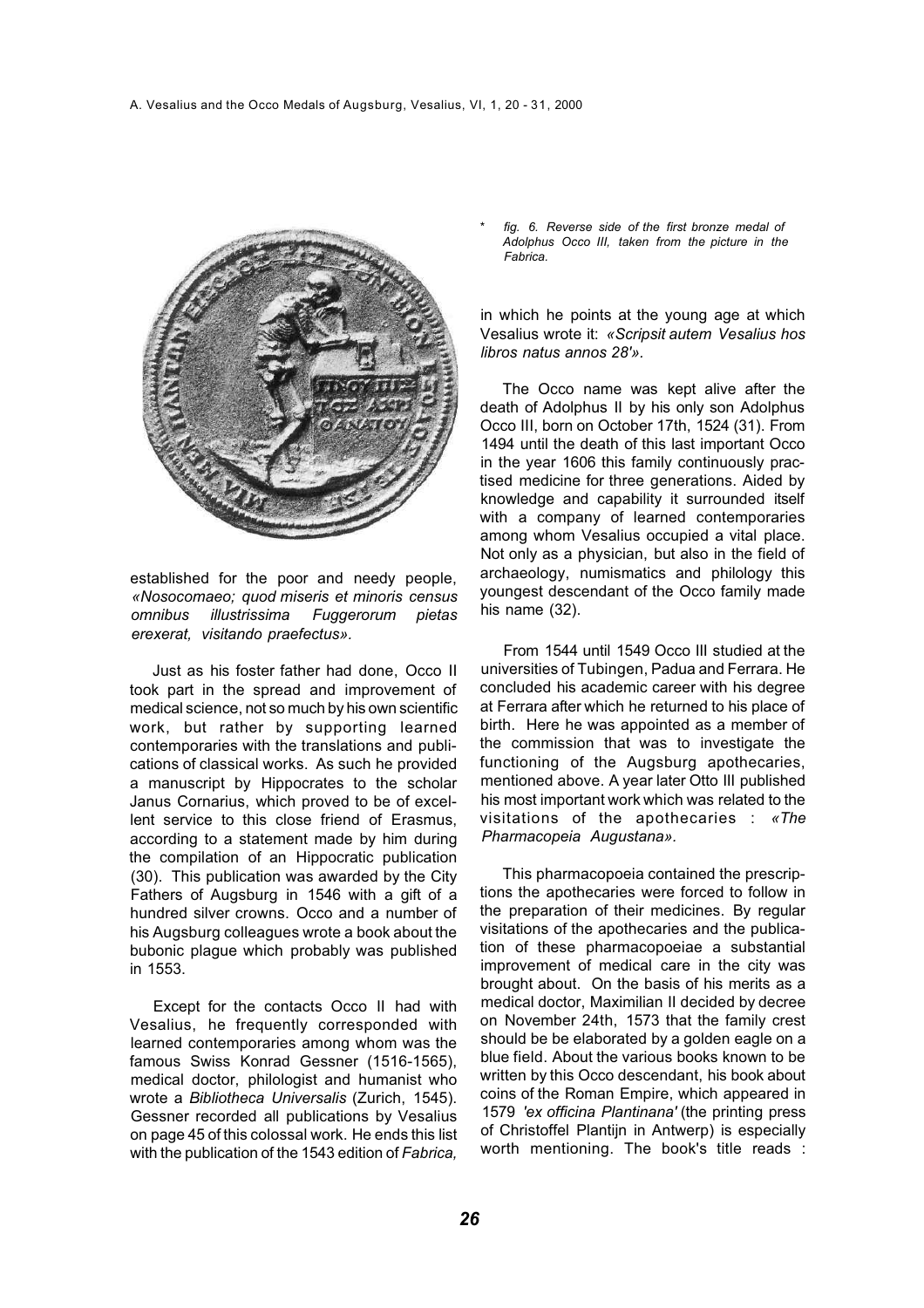

• *fig. 7. Second bronze medal of Adolphus Occo III. (front side)* 

*«lmperatorium Romanorum numismata a pompeio magno ad Heraclium, etc.»* Apart from the contacts Adolphus Occo III had with Vesalius during the period from 1550 until 1551, in which he was present during the dissection on a fifty year old woman as mentioned earlier, he would also have known about the preparations Vesalius made with regard to the second edition of his *Fabrica.*

### **The Occo medals**

The close ties that must have connected Adolphus Occo II and III and Andreas Vesalius are expressed in a number of medals carrying images of the Occos. Occo II or perhaps Occo III was the commissioner of the fabrication of these medals. All medals were produced by Christof Weiditz (about 1500-1559) or one of his successors round about the year 1552 (33). The first bronze cast medal shows the head and shoulders of Occo I (34). A pearl border encircles the portrait. The text reads thus: ADOLPHUS OCCO FRISIUS MEDICUS (Adolphus Occo, physician of Frisia), which leaves unspecified whether reference is made to Dutch Frisia or Eastern-Frisia which nowadays is part of Germany.(fig. 1)

On the reverse side of the medal the following Latin text encircled by a pearl border is depicted: *IACTA CURAM TUAM IN DOMINI NAM ILLI*  *fig. 8. Reverse side of the second bronze medal of Adolphus Occo III.* 



*CURA ESTDE NOBIS* ( Put your burden on the Lord for he takes care of us). This medal has neither been signed nor dated. The diameter measures 64.5 mm. The second medal pictures Occo II [head and shoulders] The text read thus: *ADOLPHUS OCCO MEDICUS AUGUST* (Adolphus Occo, physician of Augsburg) (35) (fig. 2). On the reverse side of the medal the Occo coat of arms and the following Latin text encircled by a pearl border is depicted: *DOMINE VERBUM TUUM FACTUM EST MIHI IN GAUDIUM* (Lord, your word is a joy for me). The diameter measures 65 mm. (fig. 3).

Finally four medals have been left to us of Occo III (1524-1606). All four show the portrait of this descendant of the Occo dynasty. Figure 5 is the medal which portrays Adolphus turning three-quarters to the left. The Greek text reads: Adolphus Occo, descendant of Adolphus from Trigonia (36). The denomination Trigonia (triangle) in literature usually refers to Sicily. In this case Trigonia refers to Frisia, the motherland of the Occos. At the reverse side there is an image borrowed from an illustration of Vesalius' *'De Humani Corporis Fabrica'* (fig.5) to which we will refer below. The image of the skeleton leaning on a tomb differs only in detail from the original picture in the *Fabrica,* which was drawn by Stefanus van Calcar and cut in wood. The skull on the grave has been replaced by an hour-glass, emblem of brief and fugitive life. The text on the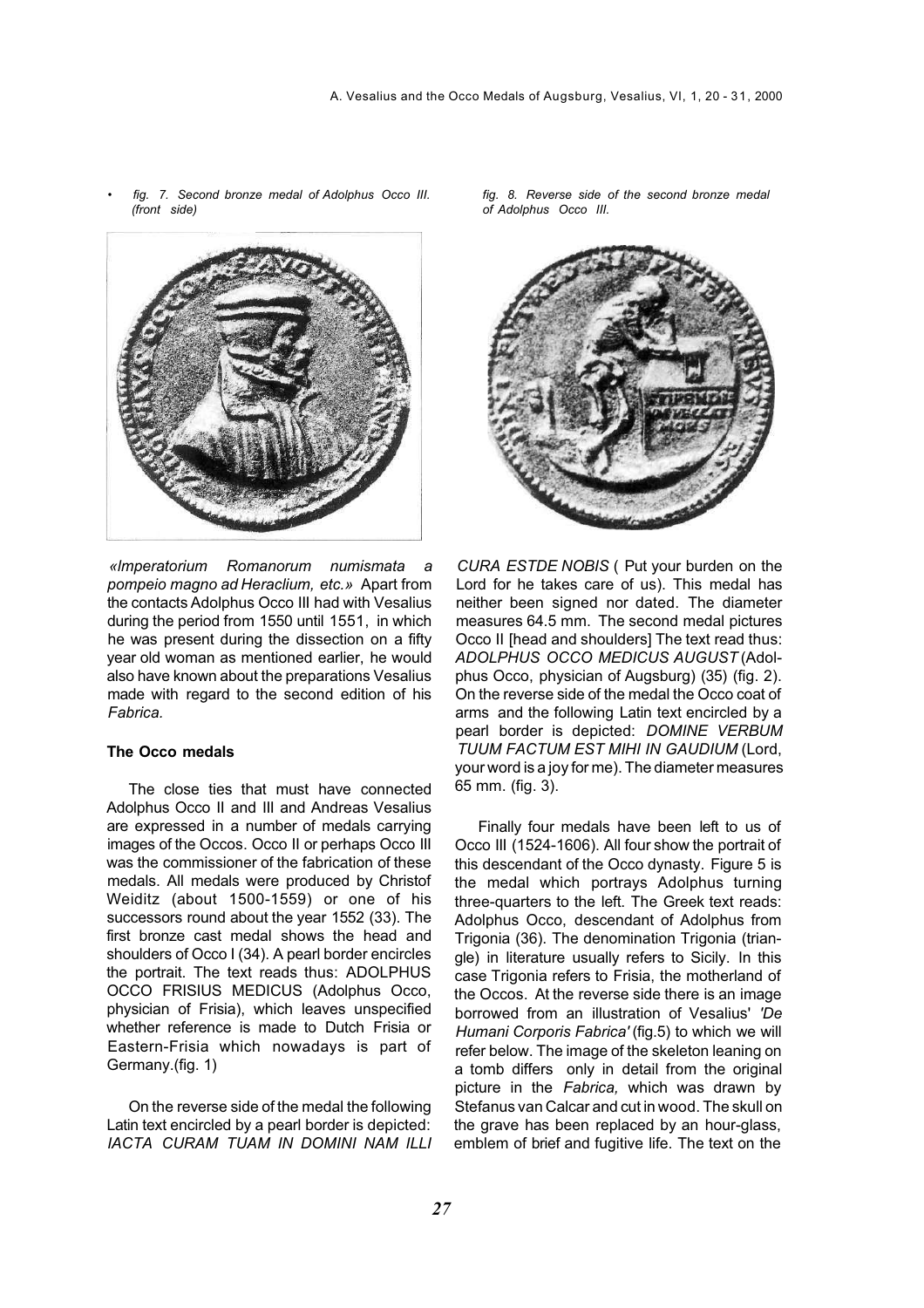- 
- \* *fig. 9. The third bronze medal of Adolphus Occo III. (front side).*

tomb differs as well. There we read the inscription: *'VIVITUR INGENIO CAETERA MORTIS ERUNT* (One lives on through one's talent, the remainder shall be a prey to death / Your life is continued by your talents, the remainder will be a prey for death); with the first Occo III medal the translation of the Greek text on the tomb reads: Faithful to his work and devoted until his death. (fig.6).

Around the image of a similar Greek text, the translation reads: There is one entrance to life for all and one and the same exit. The cast bronze medal has a diameter of 65 mm. The second Occo III medal has a diameter of 33 mm. The portrait now faces completely left (37). This bronze medal has not been dated. In the Latin text around this portrait only an *X* is visible. The text reads: *ADOLPHUS OCCO A F AUGUST. MED.ANNO AET X...* (Adolphus Occo, son of Adolphus, *medicus...* years old) (fig. 7). On the reverse there is again the skeleton leaning at the tomb, which shows the following text: *STIPEN-DUM PECCATAE MORS* (The reward of sin is death). The legend on this side reads: *DIXI PUTREDINI PA TER MEUS* ES(Until putrefaction I have said: You are my father.) (fig. 8)

The third Occo medal again dates from 1552 (38). The portrait, seen from the side and now facing the right, is accompanied by the same Latin text as the previous medal, (fig 9). On the *fig. 10. Reverse side of the third bronze medal of Adolphus Occo III.* 



reverse again is the image of Vesalius' picture. Now the legend reads: *IPSE IUBETMORTIS TE MEMINISSE DEUS* (God himself commands you to keep death in mind), while the text on the tomb reads: *ABSORPTA EST MORS IN VICTORIAM* (Death has been transformed into victory). The diameter of this last cast medal is 55 mm. (fig 10).

The fourth and last medal of this Occo III clearly differs from the medals described before with regard to the imagery displayed on the reverse. It was cast in bronze on the occasion of Occo's fiftieth birthday. The centre of the family coat of arms displays a one-headed eagle on a shield crowned by a tournament helmet. The coat of arms is surrounded by ornaments. Encircling it is the following Latin text: *VIRTUTES. PRAEMIIS DECORANTUR.* (Virtues are adorned by decorations) and at the bottom: *MAXIM I L.I I IMP. P.F. AUG. MUNUS.* (Gift of Emperor Maximilian II, the pious, the fortunate and uplifted), (fig. 11). At the front the portrait from aside and encircled by the following text: ADOLPHUS. OCCO. A.F.A.N.MED.R.P.AUG.AET.L (Adolphus Occo, the uplifted and noble son of Adolphus, *medicus*  in the state of Augsburg, fifty years old.) The medal has a diameter of 37 mm and so would have been produced in 1574. (fig. 12)

This medal is said to have been designed and produced by Balduin Drentwett, born in Frisia in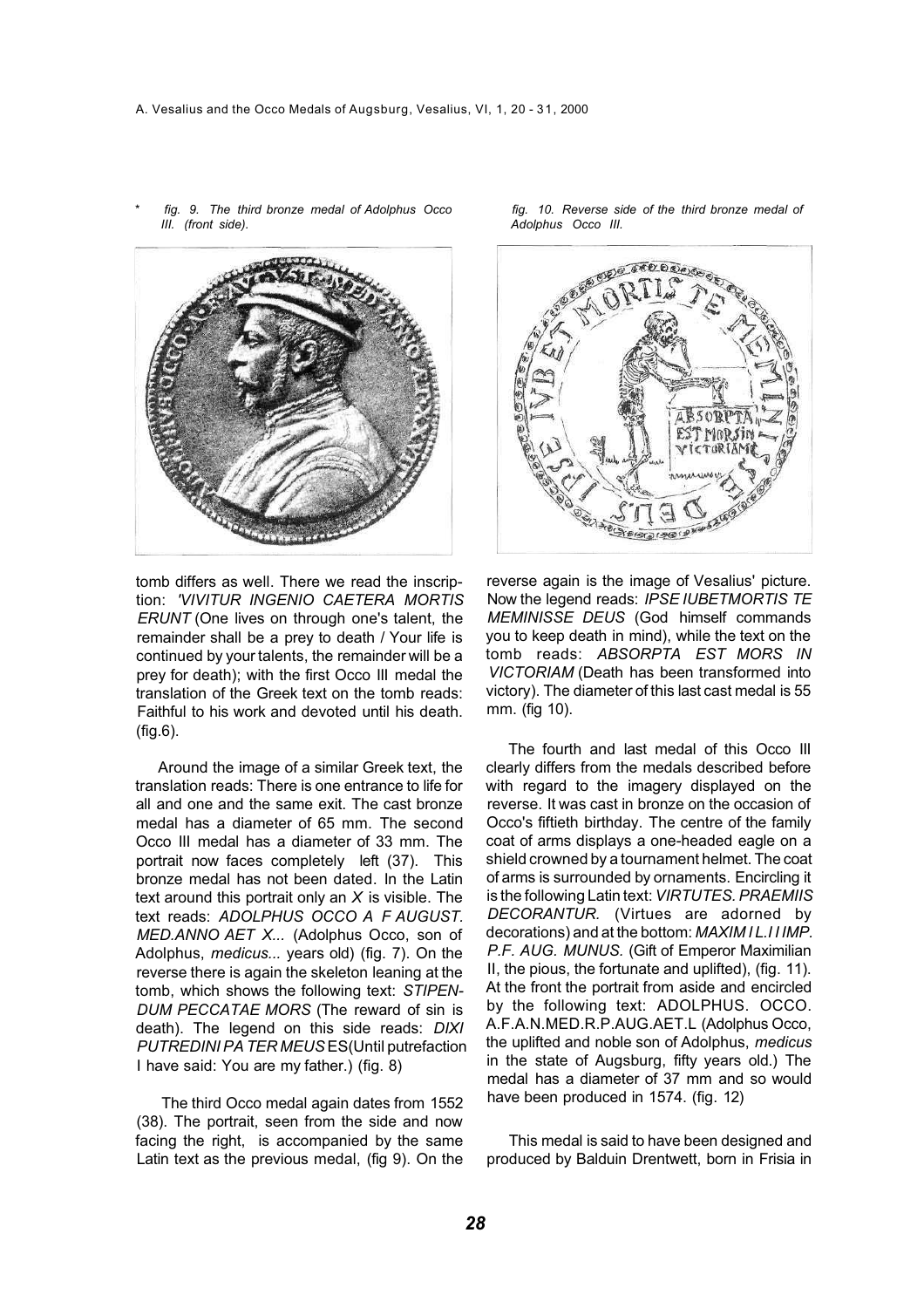

• *fig. 12. The portret of Adolphus Occo III on the Balduin Drentwett medal, reverse side of fig. 11.* 



1545, employed at Augsburg from 1572 until 1586, and after a short intermission lived and worked there once again from 1590 until his death in 1627(39).

#### **The skeleton images from the** *Fabrica*

The name and fame of Vesalius' *De Humani Corporis Fabrica* are not merely due to the text but also because of the splendid anatomical pictures. This work portrays all aspects of the human anatomy that accurately and truthfully lead to the conclusion the often page sized pictu res in Vesalius book can be considered as the star• *fig. 11. The coat of arms on the Occo medal, produced on the occassion of the fiftieth birthday of Adolphus Occo III.* 

ting point for an art of anatomical illustration which is being pursued until this day. The plate on page 204 of the *Fabrica* (fig.5) is the least 'anatomical' of all the portrayed skeleton figures. Due to the posture the different parts of the skeleton do not appear to as good an advantage as in the other two skeleton images. From a composition point of view this plate is the most artistic of all. The bent line of the body, the left leg crossed and bent in front of the right one and the skull resting against the bent left hand, reinforce the impression of mourning. The tomb and its inscription --the only text to appear on the large plates- rather indicates an allegory. Seen from this point of view the choice of this skeleton figure from the *Fabrica*  -together with the inscriptions on the various Occo medals- seems to be deliberate. The Latin text : *"VIVITUR INGENIO CAETERA MORTIS ERUNT",* to be translated as: «You live (on) through your talent, the remainder will be a prey to death», has been borrowed from the *Elegia in Maecenatem I,* verse 38 and should be dated about 50-75 A. D. (40). The *Elegia in Maecenatem*  is a consolatory verse on the death of a prosperous protector of Art and Science, C.Cilnius Maecenas (70-8 B.C.), friend and advisor to Emperor Augustus, protector of among others Horatius. He was active in literature himself; yet few fragments of his work have been preserved.

It is worth considering in which context the poet of the *Elegia* places the line: it relates to the fact that only the «talent», the works of the spirit such as literature, science *etc(\n* short all cultural productions) survive in posterity. The Humanists would surely have been familiar with this *Elegia* I which is included in the *Appendix Vergiliana,* and thus the line in question is well placed in this anatomical picture from the *Fabrica.*  The gaze of the skeleton figure, aimed at the skull resting on the grave -pre-eminently the place of the *'Ingenium'-* is especially relevant here.

Only as late as the first quarter of the 16th century this verse line emerges as a subscript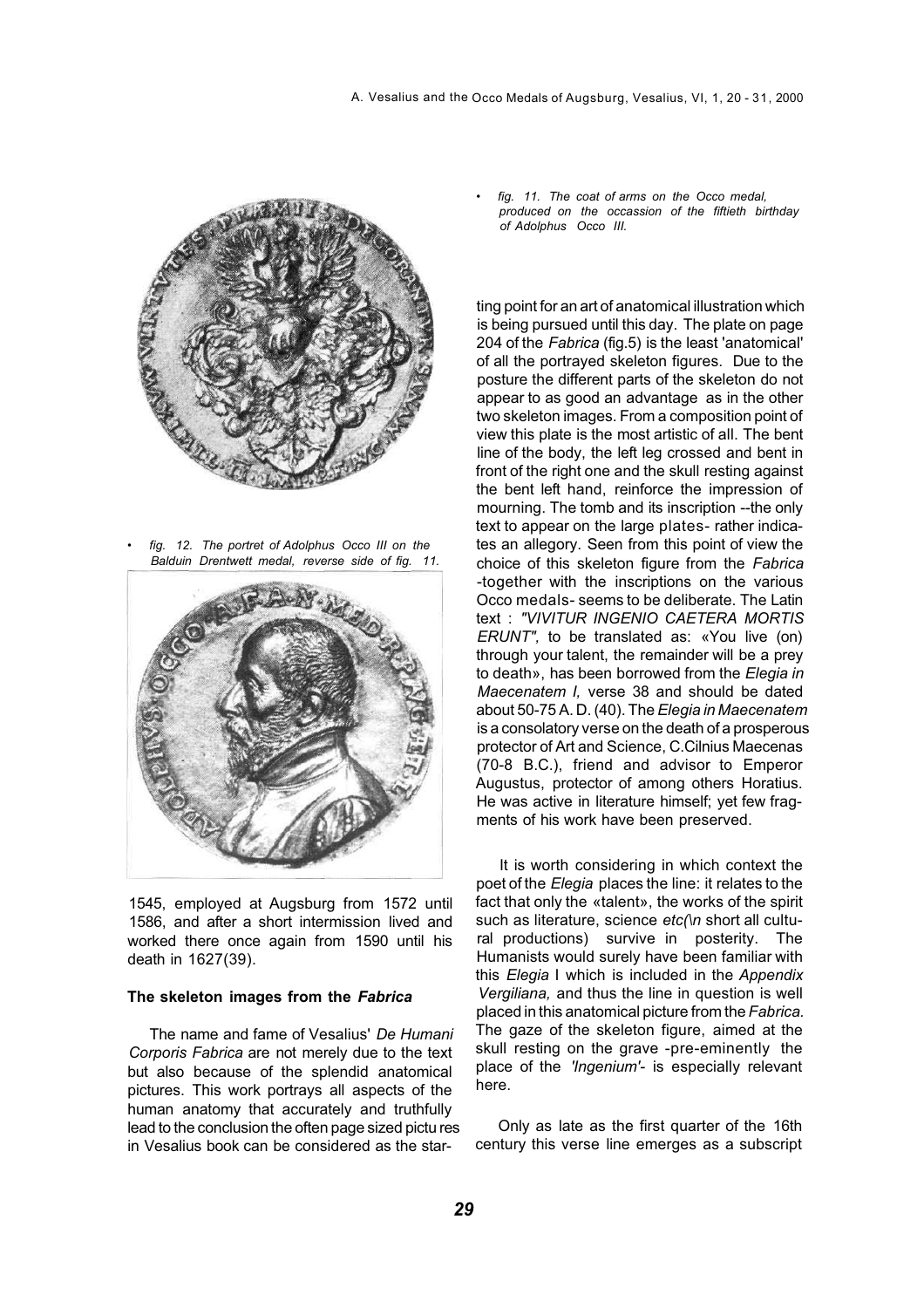*fig. 13. Willibald Pirckenheimer (1470-1530), engraving by Albrecht Durer.* 

under the portrait of Willibald Pirckenheimer (1470-1530), made as a copper plate by Albrecht Durer (1471-1528). (fig. 13). The Nuremberg humanist was fifty-three years old at the time; *Aetatis suae.* Pirckenheimer devoted a substantial part of his life to the translation of the works of classical authors and scientists (41). Undoubtedly he would have come across the *Elegia in Maecenatem* I, either directly or indirectly, and had chosen this verse line to serve as a subscription to his portrait. It is unknown who drew Vesalius' attention to the Latin text which is depicted on the previously mentioned anatomical picture from his *Fabrica.*  It may be that Vesalius himself encountered Pirckenheimer's portrait and was inspired by it to use the text. It is not impossible that Occo II or Occo III drew Vesalius' attention to this text, especially as the anatomical image in question was later used on a number of the family medals mentioned earlier.

It appears from the preceeding evidence that Vesalius, during the time he was employed at the Spanish court, repeatedly found time to spare to advise the medical group practising in Augsburg. From this evidence it appears that he was not merely a gifted anatomist but a brilliant clinician as well. The fact that his medical friends from Augsburg must have had the *Fabrica* in their library, led to three of the portrait medals of Adolphus Occo III being adorned by an image from this book. In this manner this anatomical image from the *Fabricahas* been preserved also in bronze for posterity.

/ *should like to extend my thanks to H. Schoonhoven Dr. Lift. Class, for the corrections of the Latin translation.* 

#### **Notes**

- 1. G.A. Lindeboom (1964) p. 126.
- 2. G.A. Lindeboom (1964) p. 149.
- 3. M. Roth (1965) p. 219 and CD. O'Malley (1965) p. 230.
- 4. H. Cushing (1962) pp. 164-177 and p. 179.
- 5. CD. O'Malley (1965) p. 108 and p. 435 n. 143.



- 6. H. Elkhadem and others (1993) p. 118. Elkhadem dates this Ietter29 April 1542. See note 5, p. 383.
- 7. H. Cushing (1962) p. 178.
- 8. For the translation read CD. O'Malley (1965) p. 378 and further.
- 9. See note 5.
- 10. CD. O'Malley (1965) p. 458 n. 36 and H.L Houtzager(1978a)p. 12.
- 11. Biolex (1962) Part II, p. 693.
- 12. Biolex (1962) Part V, p. 415.
- 13. A. Vesalius (1555) p. 627. For the English translation read CD. O'Malley (1965) p. 252. H.L. Houtzager(1978a)p. 14.
- 14. A. Vesalius (1555) p. 23 For the English translation read CD. O'Malley (1965) p. 252.
- 15. A. Vesalius (1555) p. 24. For the English translation read CD. O'Malley (1965) p. 253.
- 16. See notes 13, 14 and 15.
- 17. For the Latin text read M. Roth (1969) p. 397.
- 18. See note 5.
- 19. CD. O'Malley (1965) p. 264.
- 20. M. Roth (1965) p. 240.
- 21. For the English translation read CD. O'Malley (1965) pp. 406-407.